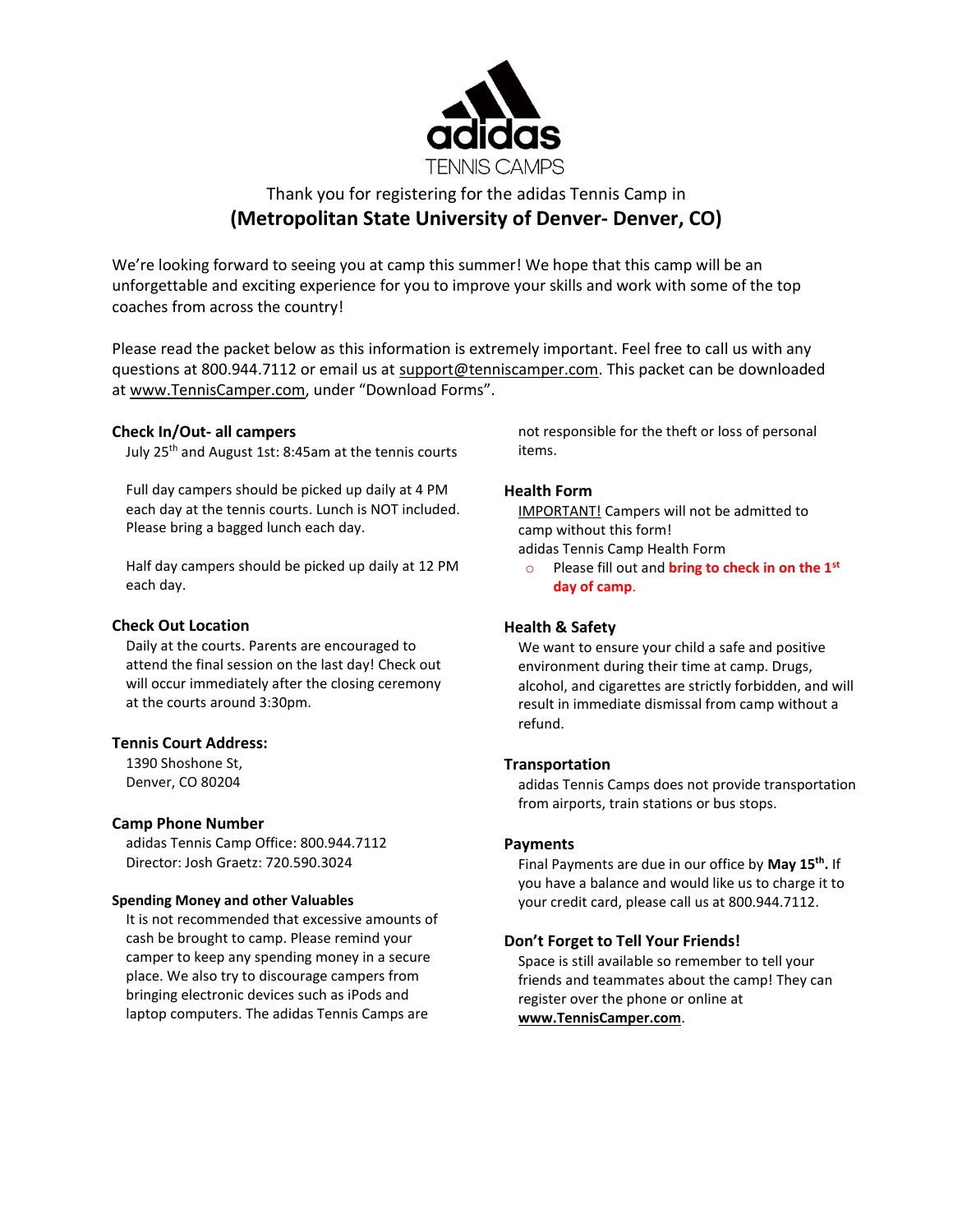# **Packing List**

- □ [Health](https://tenniscamper.com/wp-content/uploads/TN-adidasTennisCampsHealthForm.pdf) Form
- □ Covid-19 [Monitoring](https://tenniscamper.com/wp-content/uploads/Athletic-Monitoring-Form.pdf) Form
- $\Box$  Covid 19 [Liability](https://tenniscamper.com/wp-content/uploads/eCampsWaiverOfLiabilityAddendumRelatingToCoronavirus.pdf) Waiver (if not filled out online)
- $\Box$  Tennis racquet(s), tennis shoes (no black soles)
- □ Water jug
- □ T-Shirts
- □ Shorts
- □ Sunscreen
- $\Box$  Hat

#### **Campus Map:** <https://www.msudenver.edu/maps/>

## **Cell Phone Policy**

In order to provide the ideal camper experience, we believe in limiting the use of cell phones and other electronic devices while at camp. Use of phones is not permitted during the instructional blocks of camp, including on-field and classroom sessions. We feel this will minimize distractions to the learning environment, help maintain an inclusive atmosphere and alleviate potential problems that can detract from the overall experience for everyone. Phone use will be allowed during in the mornings prior to morning session, at lunch, and for overnight camps before and after the evening session. We will still encourage players to minimize their time on devices in order to interact and engage with other campers, but understand they might want the chance to call home, text friends, etc

## **Cancellation Policy**

Any Camper who must cancel their registration more than fifteen (15) days prior to the camp start date will receive a voucher equal to the full amount of camp tuition already paid which may be used toward any program or camp offered by eCamps. If a camper must cancel their registration fourteen (14) days or fewer prior to the start of camp, eCamps will issue camper or parent a voucher equal to 50% of the camp tuition, which can be transferred to a future program or camp within the same calendar year or next calendar year. The voucher is also transferable to another family member and is good for any camp offered by eCamps within one year of the date of purchase. Camp vouchers are not extended to campers who leave camp after the start of a session. **Cash refunds are not offered under any circumstances.**

If eCamps Sports Network is forced to postpone your child's 2022 summer camp due to the facility being closed or by government mandate, you will receive a camp credit voucher for tuition fees paid (never expires, fully transferable & for any sport).